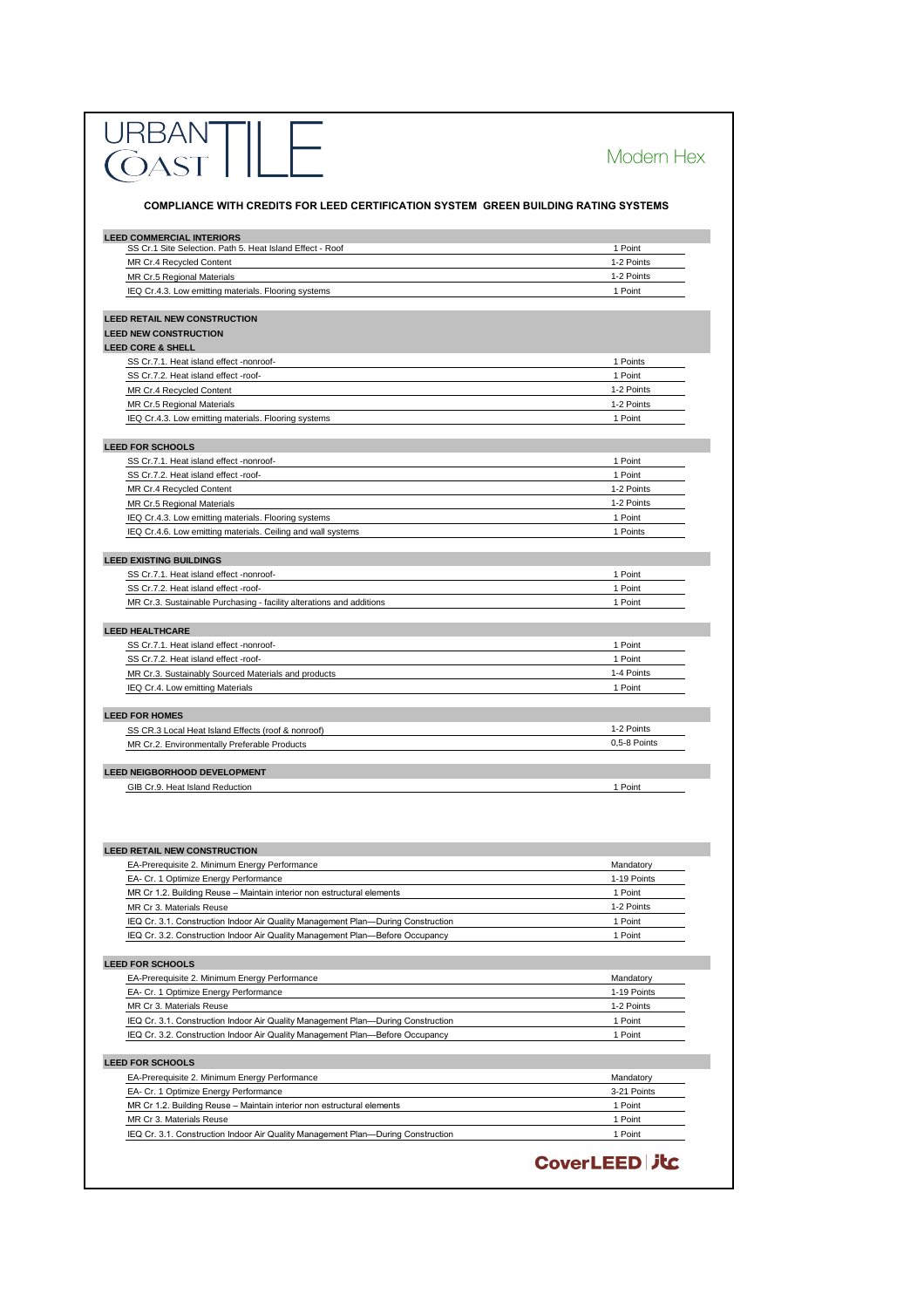**INDIRECT CREDITS**

| <b>Energy and Atmosphere</b>                                         | <b>Materials and Resources</b>                                                      | <b>Indoor Environmental Quality</b>                                                                      |
|----------------------------------------------------------------------|-------------------------------------------------------------------------------------|----------------------------------------------------------------------------------------------------------|
| EA-Prerequisite 2. Minimum Energy<br>Performance<br><b>Mandatory</b> | MR Cr 1.2. Building Reuse - Maintain<br>interior non structural elements<br>1 Point | IEQ Cr. 3.1. Construction Indoor Air<br><b>Quality Management Plan-During</b><br>Construction<br>1 Point |
| EA- Cr. 1 Optimize Energy Performance<br>1-19 Points                 | MR Cr 3. Materials Reuse<br>1-2 Points                                              | IEQ Cr. 3.2. Construction Indoor Air<br><b>Quality Management Plan-Before</b><br>Occupancy<br>1 Point    |
| EA-Prerequisite 2. Minimum Energy<br>Performance<br><b>Mandatory</b> | MR Cr 3. Materials Reuse                                                            | IEQ Cr. 3.1. Construction Indoor Air<br><b>Quality Management Plan-During</b><br>Construction<br>1 Point |
| EA- Cr. 1 Optimize Energy Performance<br>1-19 Points                 | 1-2 Points                                                                          | IEQ Cr. 3.2. Construction Indoor Air<br><b>Quality Management Plan-Before</b><br>Occupancy<br>1 Point    |
| EA-Prerequisite 2. Minimum Energy<br>Performance<br><b>Mandatory</b> | MR Cr 1.2. Building Reuse - Maintain<br>interior non structural elements<br>1 Point | IEQ Cr. 3. Construction Indoor Air<br><b>Quality Management Plan-During</b>                              |
| EA- Cr. 1 Optimize Energy Performance<br>3-21 Points                 | MR Cr 3. Materials Reuse<br>1 Point                                                 | Construction<br>1 Point                                                                                  |

## **CoverLEED 丸く**

|                                               |                                                                | <b>Sustainable Sites</b>                                                          |                                           | <b>Materials and Resources</b>                                                   | <b>Indoor Environmental Quality</b>                 |                                                                            |
|-----------------------------------------------|----------------------------------------------------------------|-----------------------------------------------------------------------------------|-------------------------------------------|----------------------------------------------------------------------------------|-----------------------------------------------------|----------------------------------------------------------------------------|
| <b>LEED Commercial</b><br><b>Interiors</b>    |                                                                | SS Credit 1: Site<br>Selection. Path 5.<br>Heat Island<br>Effect-Roof<br>1 Point  |                                           |                                                                                  |                                                     |                                                                            |
| <b>LEED Retail New</b><br><b>Construction</b> |                                                                |                                                                                   | MR Cr4 Recycled<br>Content                | MR Cr5 Regional<br><b>Materials</b>                                              | IEQ 4.3 Low-<br>emitting materials-                 |                                                                            |
| <b>LEED New</b><br><b>Construction</b>        |                                                                |                                                                                   | 1-2 Points<br>1-2 Points                  | Flooring systems<br>1 Point                                                      |                                                     |                                                                            |
| <b>LEED Core &amp; Shell</b>                  |                                                                |                                                                                   |                                           |                                                                                  |                                                     |                                                                            |
| <b>LEED for Schools</b>                       | SS Cr 7.1 Heat<br>island<br>effect-nonroof<br>(SRI)<br>1 Point | SS Cr 7.2 Heat<br>island effect -Roof<br>(SRI)<br>1 Point                         |                                           |                                                                                  |                                                     | IEQ 4.6 Low-<br>emitting materials.<br>Ceiling and wall<br>systems 1 Point |
| <b>LEED Existing</b><br><b>Buildings</b>      |                                                                |                                                                                   |                                           | MR Cr3 Sustainable purchasing - facility<br>alterations and additions<br>1 Point |                                                     |                                                                            |
| <b>LEED Healthcare</b>                        |                                                                |                                                                                   |                                           | MR Credit 3: Sustainably Sourced<br><b>Materials and Products</b><br>1-4 Points  | IE Q Credit 4: Low-Emitting Materials<br>1-4 Points |                                                                            |
| <b>LEED for homes</b>                         |                                                                | SS 3. Local Heat Island Effects<br>2 Points:<br>1 point (roof);1 point (non-roof) | 0,5-8 Points                              | <b>Environmentally Preferable Products</b>                                       |                                                     |                                                                            |
|                                               |                                                                |                                                                                   | <b>Green Infrastructure and Buildings</b> |                                                                                  |                                                     |                                                                            |
| <b>LEED Neighborhood</b>                      |                                                                |                                                                                   | Credit 9: Heat Island Reduction           |                                                                                  |                                                     |                                                                            |
| <b>Development</b>                            | 1 Point                                                        |                                                                                   |                                           |                                                                                  |                                                     |                                                                            |

#### **DIRECT CREDITS**

# URBANT | LE<br>CAST | LE

## Modern Hex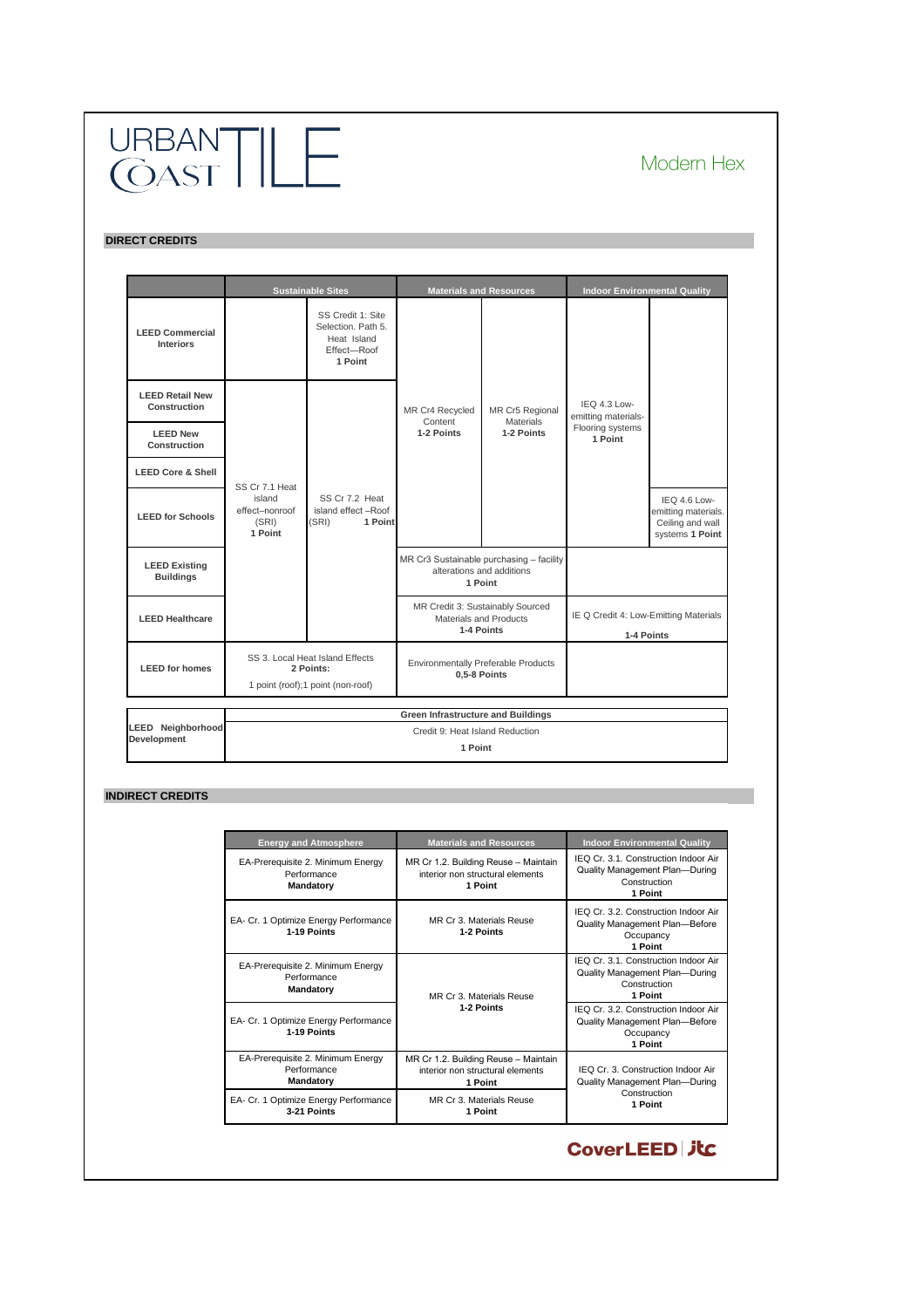*- MR.Cr3. Materials Reuse*

*These data have been obtained with CoverLEED by ITC , a tool developed and adapted by Instituto de Tecnología Cerámica. The data have been verified by Instituto de Tecnología Cerámica on xx/xx/xxxx*

### **CoverLEED 丸に**

- *EA.Cr1. Optimize Energy Performance*
- *MR.Cr1.2. Building Reuse Maintain non structural elements*

*- EA.PR2. Minimum Energy Performance*

*- IEQ.Cr.3.1. Construction Indoor Air Quality Management Plan During Construction*

*- IEQ.Cr.3.2. Construction Indoor Air Quality Management Plan Before Occupancy*

| RBAN<br>DAST                                                                                                                                                                                                                                                                                                                                                                                                                                                                 | Modern Hex               |
|------------------------------------------------------------------------------------------------------------------------------------------------------------------------------------------------------------------------------------------------------------------------------------------------------------------------------------------------------------------------------------------------------------------------------------------------------------------------------|--------------------------|
| <b>ENVIRONMENTALLY RESPONSIBLE CHOICE</b>                                                                                                                                                                                                                                                                                                                                                                                                                                    |                          |
| <b>CREDITS FOR LEED</b>                                                                                                                                                                                                                                                                                                                                                                                                                                                      |                          |
| <b>MODERN HEX NATURAL HEXAGON 29X25 cm</b><br><b>Product:</b><br><b>Classification:</b><br>Bla                                                                                                                                                                                                                                                                                                                                                                               |                          |
| <b>HEAT ISLAND EFFECT</b>                                                                                                                                                                                                                                                                                                                                                                                                                                                    |                          |
| - SS.Cr.7.1. Head Island Effect - nonroof<br><b>SRI</b><br>- SS.Cr.7.2. Head Island Effect - Roof                                                                                                                                                                                                                                                                                                                                                                            |                          |
| <b>REGIONAL MATERIAL</b>                                                                                                                                                                                                                                                                                                                                                                                                                                                     |                          |
| The water used in the preparation of raw materials and ceramic tiles manufacturing is extracted<br>from wells located in our facilities.<br>Construction materials or products transported by road, rail, or water have been extracted,<br>harvested, or recovered, as well as manufactured, within a 500 mile (800 km) total travelling<br>distance from the project site. The distance travelled is calculated using a weighted average<br>considering means of transport. |                          |
| 96,5 %<br>591 km                                                                                                                                                                                                                                                                                                                                                                                                                                                             | Addenda LEED, 07/06/2012 |
| <b>RECYCLED CONTENT</b>                                                                                                                                                                                                                                                                                                                                                                                                                                                      |                          |
| Pre-consumer Recycled Content, including water and minerals<br>24,4 %                                                                                                                                                                                                                                                                                                                                                                                                        |                          |
| <b>LOW-EMITTING MATERIAL</b>                                                                                                                                                                                                                                                                                                                                                                                                                                                 |                          |
| Products that are inherently non-emitting sources of VOC- specifically ceramic and others, are<br>considered fully compliant without any VOC emission testing if they do not include integral organic<br>based surface coatings, binders, or sealants                                                                                                                                                                                                                        | Addenda LEED, 14/4/2010  |
| <b>INDIRECT CREDITS</b>                                                                                                                                                                                                                                                                                                                                                                                                                                                      |                          |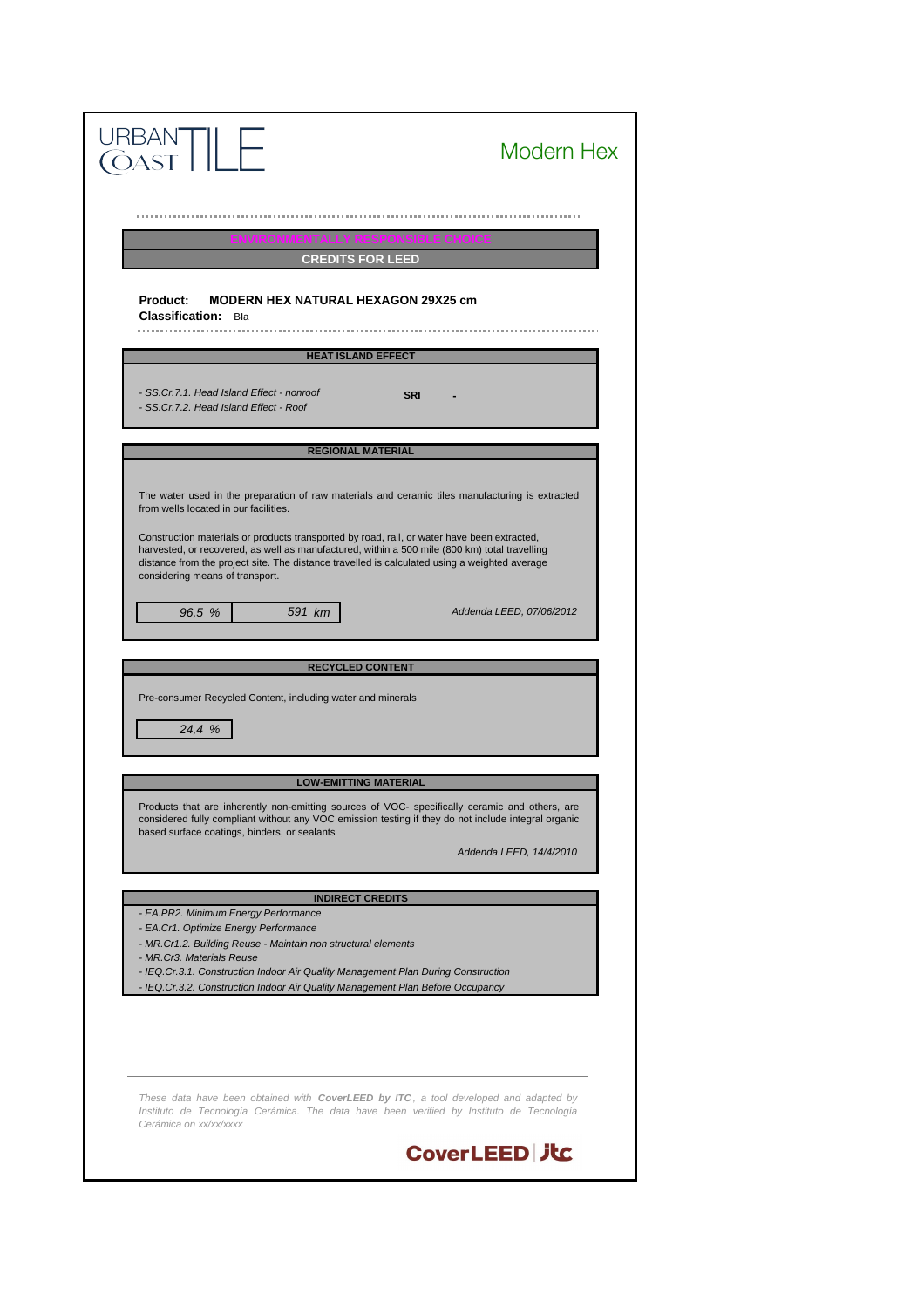*These data have been obtained with CoverLEED by ITC , a tool developed and adapted by Instituto de Tecnología Cerámica. The data comply the standard ISO 14021 and have been verified by Instituto de Tecnología Cerámica on xx/xx/xxxx*



|                   | <b>Existing Buildings</b> MR Cr.3 Sustainable purchasing    |
|-------------------|-------------------------------------------------------------|
| <b>Healthcare</b> | <b>IMR Cr.3: Sustainably Sourced Materials and Products</b> |
| <b>Homes</b>      | <b>IMR Cr.2. Environmentally Preferable Products</b>        |

| <b>LEED Ranking Systems:</b> |                                             |  |
|------------------------------|---------------------------------------------|--|
| Commercial                   |                                             |  |
| <b>Retail New</b>            |                                             |  |
|                              | New Construction   MR Cr.4 Recycled Content |  |
| Core&Shell                   |                                             |  |
| <b>Schools</b>               |                                             |  |

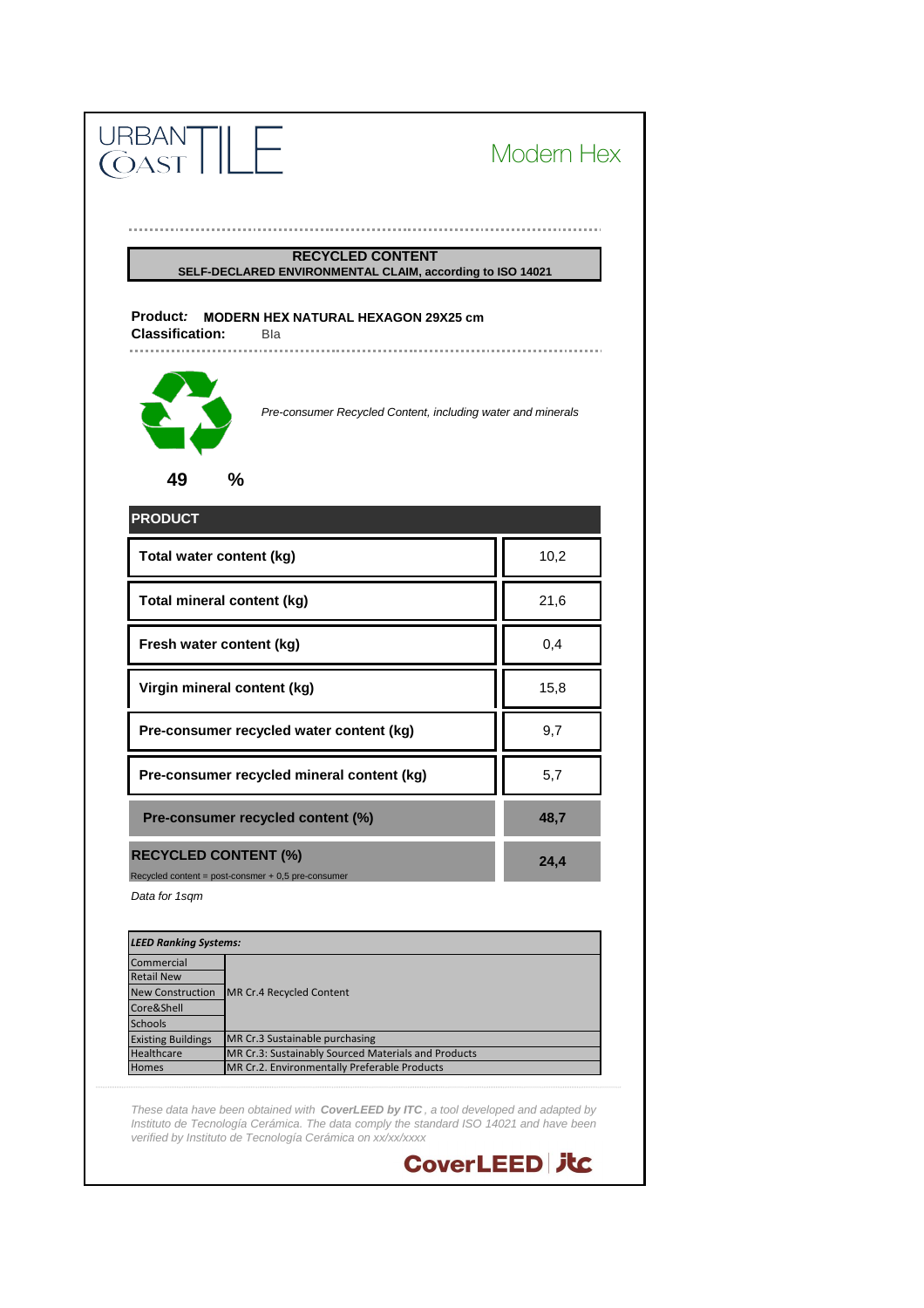*These data have been obtained with CoverLEED by ITC , a tool developed and adapted by Instituto de Tecnología Cerámica. The data have been verified by Instituto de Tecnología Cerámica on xx/xx/xxxx*



| <b>LEED Ranking Systems:</b>   |                                                     |
|--------------------------------|-----------------------------------------------------|
| <b>Commercial Interiors</b>    |                                                     |
| <b>Retail New Construction</b> |                                                     |
| <b>New Construction</b>        | MR Cr5 Regional Materials                           |
| Core&Shell                     |                                                     |
| <b>Schools</b>                 |                                                     |
| <b>Existing Buildings</b>      | MR Cr.3 Sustainable purchasing                      |
| <b>Healthcare</b>              | MR Cr.3: Sustainably Sourced Materials and Products |
| <b>Homes</b>                   | MR Cr.2. Environmentally Preferable Products        |

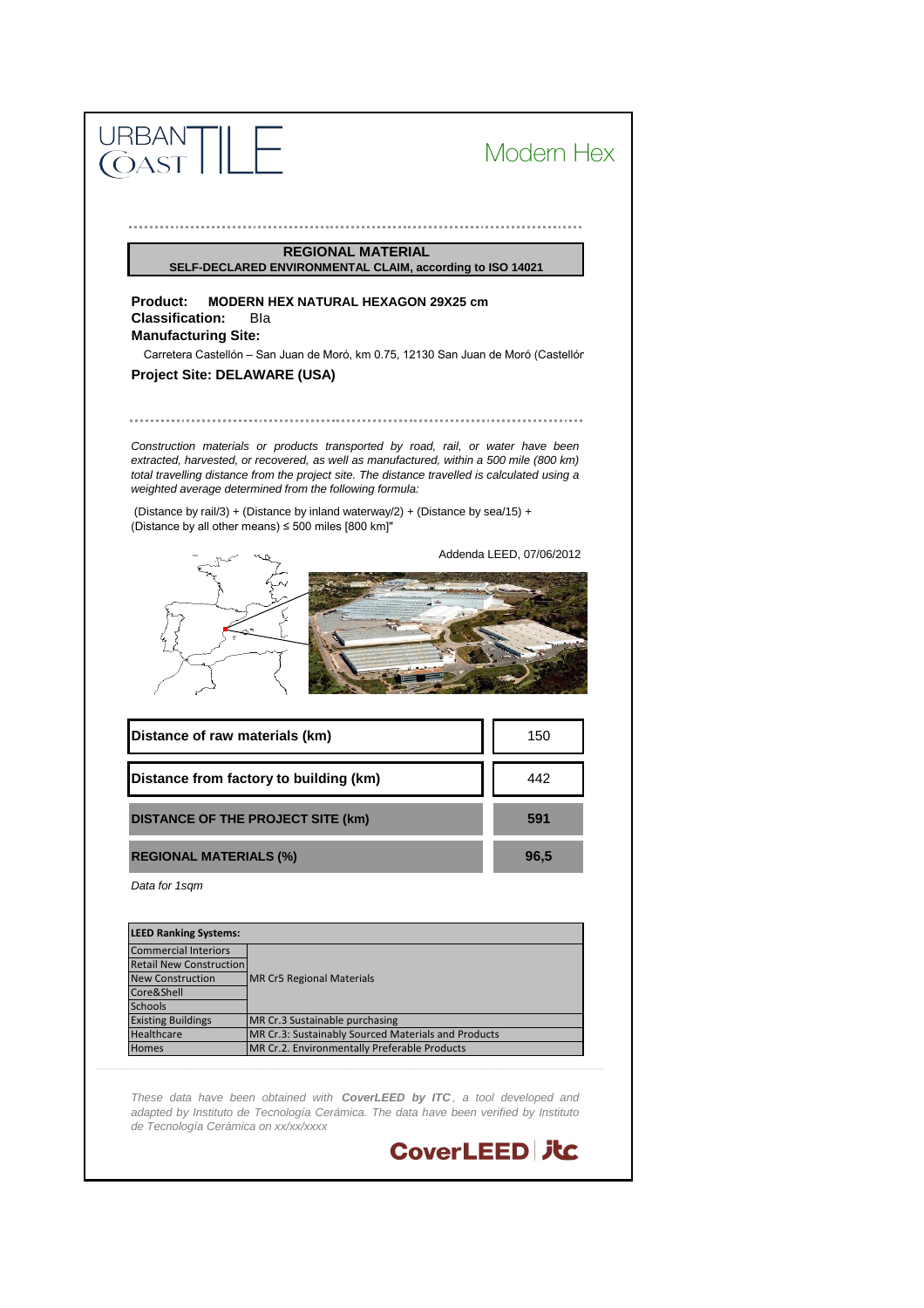| URBAN <sup>-</sup> |  |  |
|--------------------|--|--|
| $\Delta$           |  |  |

. . . . . . . . . . . . . . . . .

#### Modern Hex

#### **LOW -EMITTING MATERIALS SELF-DECLARED ENVIRONMENTAL CLAIM, according to ISO 14021**

**Product: MODERN HEX NATURAL HEXAGON 29X25 cm Classification:** BIa

Tile is fired at very high temperatures, usually in excess of 1,800°F. At such high temperatures, any organics that might be present in clays or binders are completely burned away. As a result, the final product is inert and has no VOCs that can be emitted.

Due to its VOC-free nature, ceramic and porcelain tile products are exempt from all testing criteria specified by LEED®. These exemptions were first introduced in the document addenda issued by USGBC in April, 2010

*Addenda LEED, 14/04/2010*

CoverLEED | JtC

| <b>LEED Ranking Systems:</b>   |                                                          |
|--------------------------------|----------------------------------------------------------|
| <b>Commercial Interiors</b>    |                                                          |
| <b>Retail New Construction</b> |                                                          |
| <b>New Construction</b>        | IEQ 4.3 Low-emitting materials-Flooring systems          |
| Core&Shell                     |                                                          |
| <b>Schools</b>                 |                                                          |
| <b>Healthcare</b>              | IE Q Credit 4: Low-Emitting Materials                    |
| <b>Schools</b>                 | IEQ 4.6 Low-emitting materials. Ceiling and wall systems |
| Healthcare                     | IE Q Credit 4: Low-Emitting Materials                    |